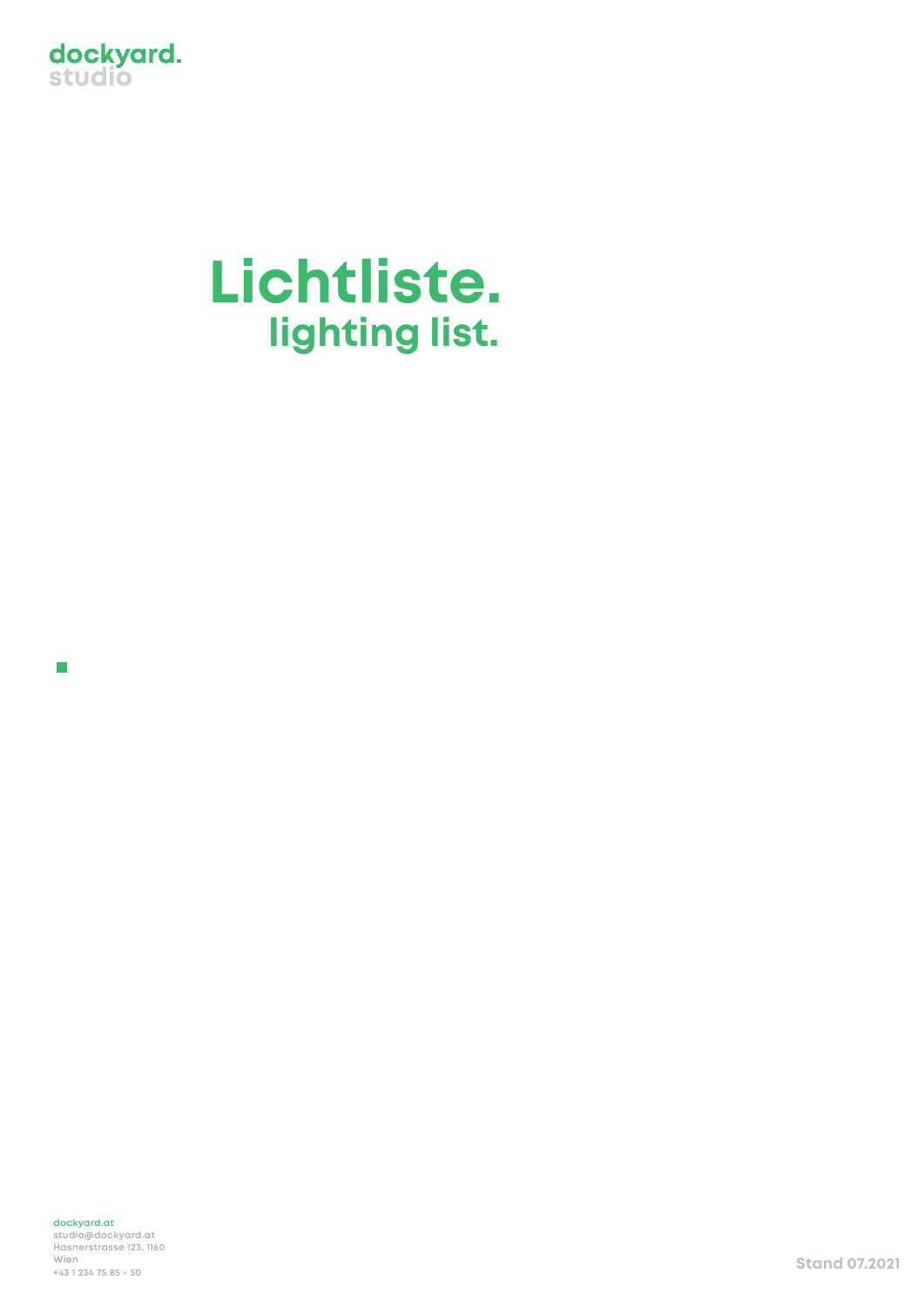| dockyard.<br>studio |  |
|---------------------|--|
|                     |  |

 $\overline{\phantom{a}}$ 

| Grundausleuchtung/Basic Lighting.<br>(included in the price unless otherwise stated) | Anzahl/Amount  | <b>Preis/Price</b> |
|--------------------------------------------------------------------------------------|----------------|--------------------|
| Spacelights (6x 800W) mit Seide weiß oder Rock schwarz/                              | 3              | € 135.00           |
| with white silk or black molleton                                                    |                |                    |
| Oxolight Mistral 48 Lightmixer                                                       | $\overline{1}$ | € 70.00            |
| 63A Verteilerbock/Distributor bracket                                                | $\overline{2}$ | € 30.00            |
| 32A Verteilerbock/Distributor bracket                                                | T              | € 30.00            |
| 6x 2.3kW Dimmer Schuko/ with extension cords                                         | $\overline{2}$ | € 20.00            |
| <b>HMI PAR/Stufenlinsen/Fresnel Lenses.</b>                                          |                |                    |
| Set - 4/2,5 PAR flicker free                                                         | $\overline{2}$ | € 170.00           |
| Set - HMI 1200 PAR                                                                   | $\overline{2}$ | 60.00              |
| Set - HMI 1200 Fresnel flicker free                                                  | $\overline{1}$ | € 55.00            |
| Set - HMI 200 PAR flicker free                                                       | ı              | € 35.00            |
| <b>Tungsten Stufenlinsen/Fresnel Lenses.</b>                                         |                |                    |
| Stufenlinse/Fresnel Lense 5000W                                                      | 3              | € 21.00            |
| Stufenlinse/Fresnel Lense 2000W                                                      | 4              | € 13.00            |
| Stufenlinse/Fresnel Lense 1000W                                                      | 4              | € 11.00            |
| Stufenlinse/Fresnel Lense 650W                                                       | 6              | € 11.00            |
| Stufenlinse/Fresnel Lense 300W / 500W                                                | $\sqrt{ }$     | $\epsilon$ 8.00    |
| Tungsten Fläche/surface Lights.<br>2000W Blonde<br>800W laniro                       | T<br>1         | € 11.00<br>6.00    |
|                                                                                      |                |                    |
| <b>Tungsten PAR.</b>                                                                 |                |                    |
| PAR 64 1000W                                                                         | 3              | $\epsilon$ 7.00    |
| PAR 56 300W                                                                          | 6              | € 5.50             |
| LED.                                                                                 |                |                    |
| Arri Skypanel S-60 incl. Snapbag, Snapgrid                                           | $\overline{2}$ | € 120.00           |
| DoPChoice Octa 5 for Arri Skypanel S-60                                              | $\overline{1}$ | \$80.00            |
| Astera Titan Tube Set (8 Tubes)                                                      | L.             | € 300.00           |
| Astera Titan Tube Singular                                                           | 8              | € 40.00            |
| Astera Titan Tube DoPChoice Snapgrid                                                 | $\overline{2}$ | € 10.00            |
| Cineflex 250W BiColor                                                                | $\overline{1}$ | € 50.00            |
| <b>DMX-Control Set</b>                                                               | L.             | € 100.00           |
| Set - Kinoflo 4-bank / 4-feet                                                        | 3              | € 40.00            |
| Set - Kinoflo 2-bank / 2-feet<br>Verteiler/Distributors.                             | 1              | € 30.00            |
|                                                                                      |                |                    |

## 7 div. € 1.50 € 1.00 Schuko-Herzerl 3-fach/3-way extension cord Tischverteiler/Connector strip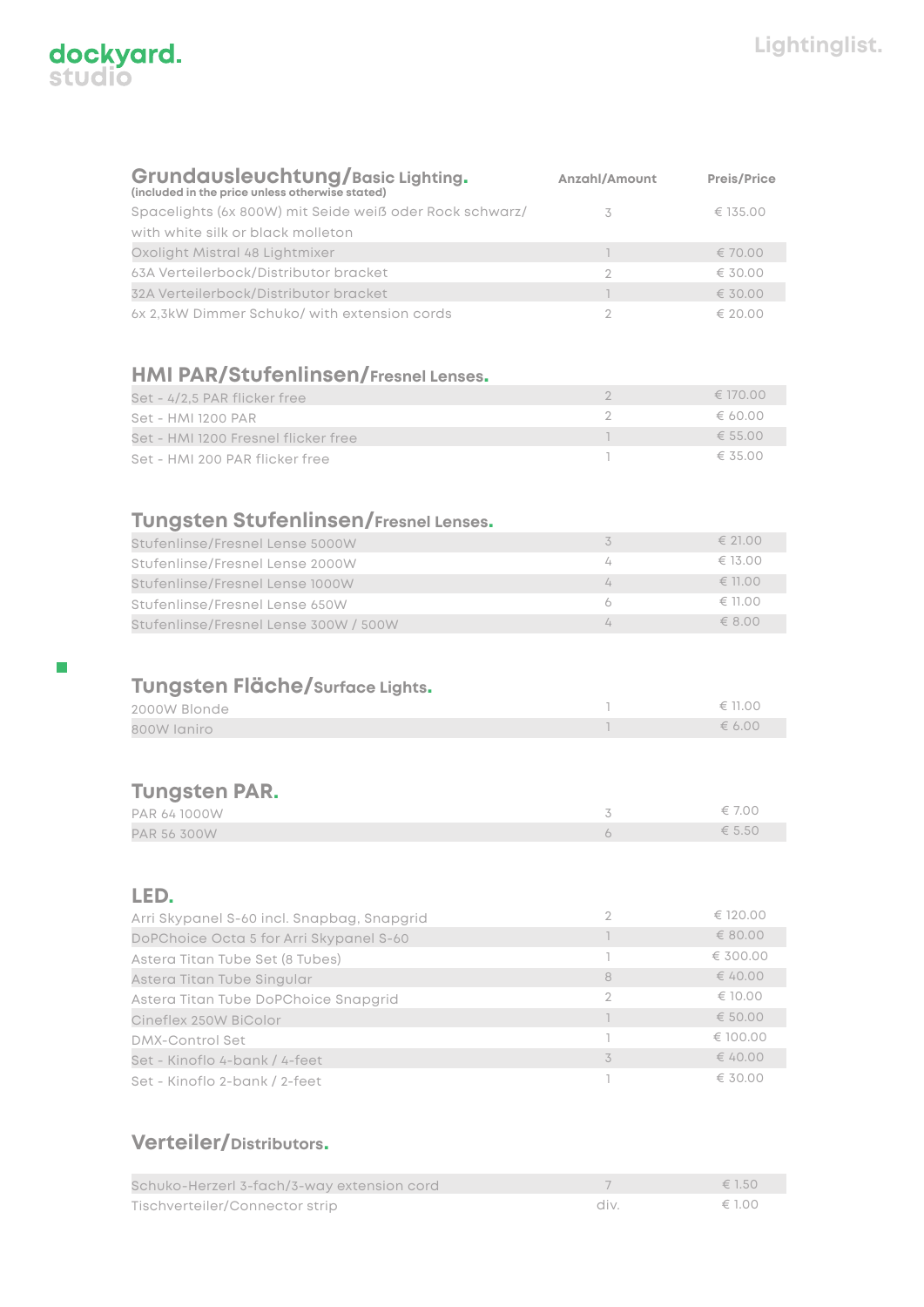

 $\mathbb{R}^2$ 

| <b>Schukoleitungen/Extension cords.</b>                | Anzahl/Amount  | <b>Preis/Price</b> |
|--------------------------------------------------------|----------------|--------------------|
| Schukoleitung/Extension cords 5m/10m/15m/20m           | 23             | $\epsilon$ 1.50    |
| Kabeltromme/Cable reel 25m/15m                         | 4              | € 5.00             |
|                                                        |                |                    |
|                                                        |                |                    |
| Wechselstromleitungen 230V/AC Lines.                   |                |                    |
| 32A Line min 5m                                        | 15             | € $3.00$           |
|                                                        |                |                    |
|                                                        |                |                    |
|                                                        |                |                    |
| Dimmer.                                                |                |                    |
| Handdimmer 3kW                                         | 5              | € 8.00             |
|                                                        |                |                    |
|                                                        |                |                    |
| Overhead.                                              |                |                    |
| Overhead Frame 12'x12' variable                        | T              | € 50.00            |
| Overhead Frame 12'x12'                                 | $\mathbb{I}$   | € 40.00            |
| Overhead Frame 6'x6'                                   | T              | € 15.00            |
| Cover 12'x12' (Green)                                  | $\mathbb{I}$   | € 45.00            |
| Cover 12'x12' (GridCloth Full White Silent)            | T              | € 36.00            |
| Cover 12'x12' (GridCltoh Half White Silent)            | $\mathbb{L}$   | € 36.00            |
| Cover 12'x12' (GridCloth Quarter White Silent)         | T              | € 36.00            |
| Cover 12'x12' (Ultrabounce)                            | $\overline{1}$ | € 36.00            |
| Cover 8'x8' (Silk 1/1)                                 | T              | € 25.00            |
| Cover 8'x8' (GridCloth Full White Silent)              | $\mathbb{I}$   | € 25.00            |
| Cover 8'x8' (GridCloth Half White Silent)              | T              | € 25.00            |
| Cover 8'x8' (GridCloth Quarter White Silent)           | $\overline{1}$ | € 25.00            |
| Cover 8'x8' (Ultrabounce White/Black)                  | T              | € 25.00            |
| Cover 6'x6' (Silk 1/2)                                 | $\overline{1}$ | € 18.00            |
|                                                        |                |                    |
|                                                        |                |                    |
|                                                        |                |                    |
| <b>Reflektoren/Reflectors.</b>                         |                |                    |
| Depron (Architecture cardboard)                        | div            | € 2.00             |
| Handblende/Hand reflector                              | 4              | € $3.00$           |
| Sonnenblende/Matthews Expendable Matthboard Fill       | L              | € 15.00            |
| Styro plate 2x1m                                       | 4              | € $4.00$           |
| Styro plate 1x1m                                       | 4              | € 2.00             |
| Styro plate 0,5x1m                                     | 4              | € 1.00             |
| Styro round, Reflector                                 | 3              | € 2.50             |
|                                                        |                |                    |
|                                                        |                |                    |
| Chimera.                                               |                |                    |
| Chimera Quarz Daylight Junior (S) + Speedring variable |                | € 48.00            |
|                                                        |                |                    |
|                                                        |                |                    |
| <b>Rahmen/Frames.</b>                                  |                |                    |
|                                                        |                |                    |
| Rahmen bespannt/Frames with diffusion 2x1m             | 5              | € 8.00             |
| Rahmen bespannt/Frames with diffusion 1x1m             | 8              | € $5.00$           |
|                                                        |                |                    |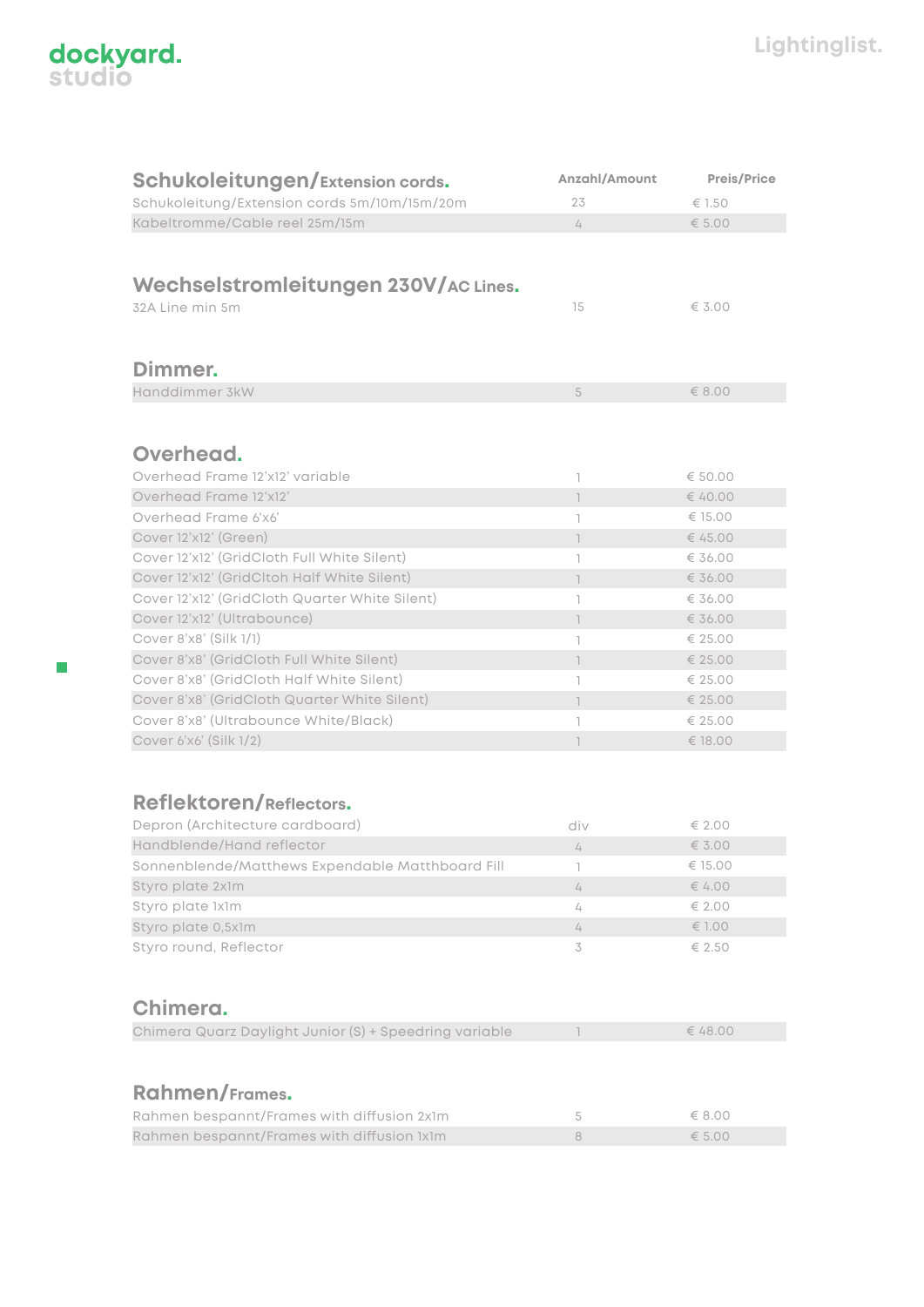

| Anzahl/Amount  | <b>Preis/Price</b> |
|----------------|--------------------|
| 3              | € 4.00             |
| 7              | € 5.00             |
| 11             | $\epsilon$ 2.00    |
|                | $\epsilon$ 4.00    |
| 6              | € 15.00            |
|                |                    |
| div.           | $\epsilon$ 0.30    |
| 3              | € 10.00            |
| 2              | € 6.00             |
| $\mathfrak{D}$ | $\epsilon$ 5.00    |
| 2              | $\epsilon$ 3.00    |
| $\mathcal{P}$  | € 2.50             |
|                |                    |

## **Stative/Stands.**

| Alu-Stand 001                               | 5              | $\epsilon$ 1.00 |
|---------------------------------------------|----------------|-----------------|
| Alu-Stand 004                               | $\overline{2}$ | € 2.00          |
| Baby-Goliath                                | 4              | $\epsilon$ 3.00 |
| Floor-Stand big/turtle 28mm                 | 3              | € 2.00          |
| Floor-Stand small/mini backlite stand       | $\overline{7}$ | $\epsilon$ 1.00 |
| C-Stand 30"                                 | $\overline{2}$ | $\epsilon$ 3.00 |
| C-Stand 40"                                 | 7              | $\epsilon$ 3.00 |
| C-Stand 60"                                 | 3              | € 4.00          |
| Eisenstativ/Iron-Stand 126U/heavy duty 126U | 8              | $\epsilon$ 3.00 |
| High-Roller                                 | $\overline{2}$ | € 15.00         |
| Kurbelstativ/Crank-Stand, simple            | 4              | 6.00            |
| Kurbelstativ/Crank-Stand, double            | 4              | $\epsilon$ 8.00 |
| Medium-Roller                               | 4              | $\epsilon$ 8.00 |
| Polecat                                     |                | € 4.00          |
| Sandsack/Sandbag                            | 22             | € 2.00          |
| Stativverlängerung/Stand-Expansion Alu      |                | € 1.00          |
| Stativverlängerung/Stand-Expansion Iron     |                | $\epsilon$ 2.00 |
| Telescope-Hang                              | $\overline{2}$ | € 4.00          |

## **Grip.**

| Avengers Junior Boom D650             |                | € 15.00         |
|---------------------------------------|----------------|-----------------|
| Avengers Mini Boom D600               |                | € 10.00         |
| Big Ben                               |                | $\epsilon$ 2.00 |
| Big Ben (double)                      |                | $\epsilon$ 3.00 |
| Cardellini Clamp                      | 4              | $\epsilon$ 3.00 |
| French Flag + Joint                   | 3              | € 1.00          |
| Gobo head /2 1/2" Griphead            | 19             | $\epsilon$ 1.00 |
| Goboarm, short/20" extension grip arm | 3              | € 2.50          |
| Goboarm, long/40" extension grip arm  | 6              | € 2.50          |
| Lollipop                              | 3              | $\epsilon$ 2.50 |
| Lowel Grip                            | 5              | $\epsilon$ 1.00 |
| Magic Arm                             | $\overline{7}$ | € 1.50          |
| Manfrotto Hook                        | 12             | $\epsilon$ 2.50 |
| Rahmenhalter/Frame Holder             | 4              | € 1.50          |
| Schirmgelenk/Lite Tite                | 3              | $\epsilon$ 1.00 |